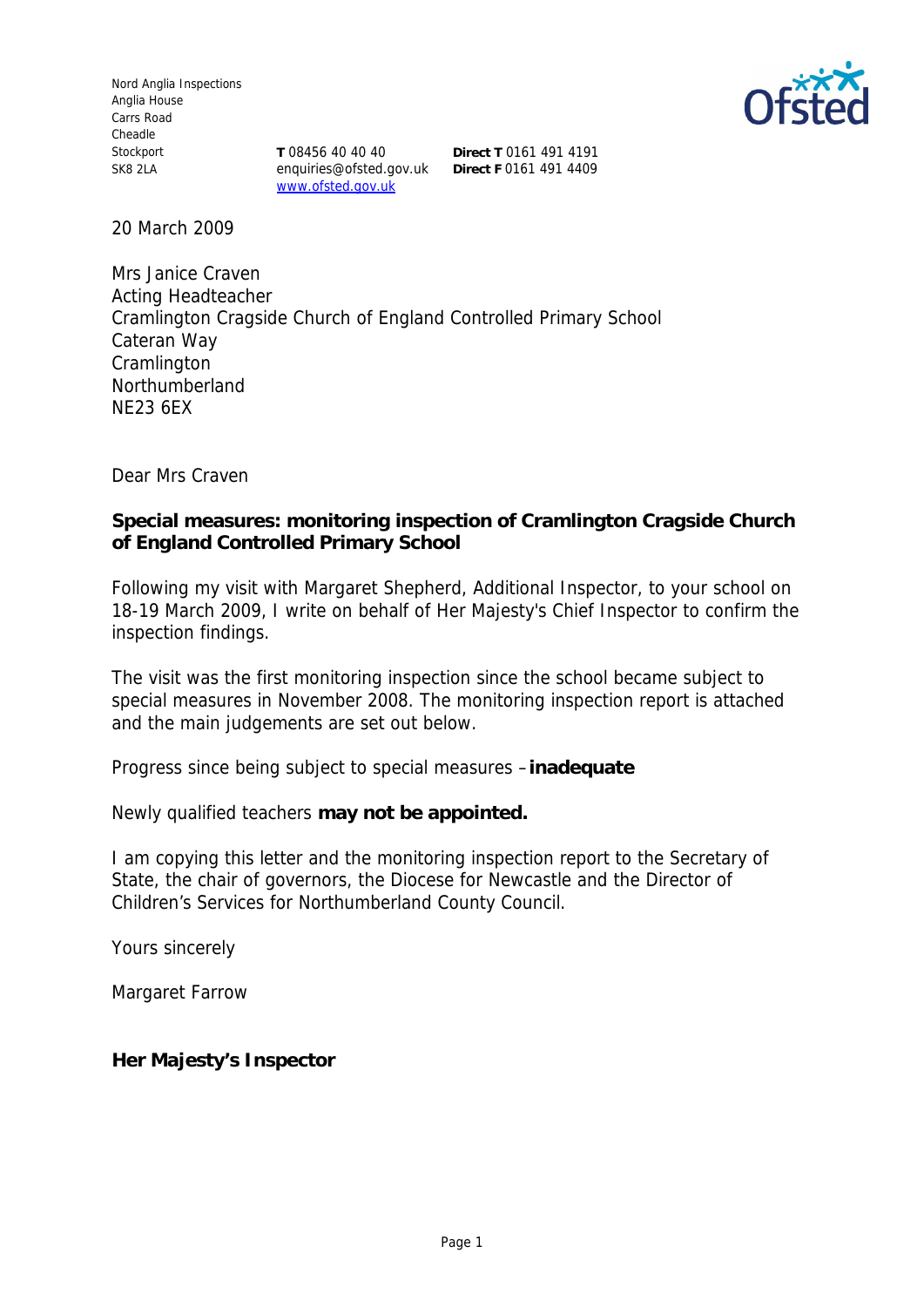

**Special measures: monitoring of Cramlington Cragside Church of England Controlled Primary School**

**Report from the first monitoring inspection on 18-19 March 2009**

## **Evidence**

Inspectors observed the school's work, scrutinised documents and met with the headteacher, deputy headteacher and middle managers, two groups of pupils and representatives of the governing body and the local authority (LA).

# **Context**

The headteacher resigned shortly after the inspection in November 2008. A local headteacher, with experience of working with schools in difficulty has been supporting the school for four days a week since January 2009. She has recently been appointed to the substantive role and will take up the position permanently in April. A local associate headteacher has been supporting the school for one day a week. One member of staff left the school in February 2009. There is currently no permanent leader of the Early Years Foundation Stage.

# **Achievement and standards**

At the time of the inspection, standards were well below average and pupils' progress was judged to be inadequate. Pupils with learning difficulties and/or disabilities attained standards that were well below average and they made significantly less progress than similar pupils in like schools. Pupils' current work as seen in lessons, books and the school's recently developed tracking and assessment information indicate that standards pupils attain and the progress they make as they move through school are still too low and there are significant gaps between pupils current performance and targets set for them; especially in writing and mathematics. However, more pupils are making better progress than previously particularly in Years 2 and 6. This is because senior managers are beginning to take a range of appropriate steps to improve pupils' attainment and progress and the quality of teaching. At present, it is too early to measure the impact of these actions on standards overall. Teachers' assessment of children's progress in the Foundation Stage is not accurate enough across the different areas of learning to clearly identify the progress children make from their time in Nursery to the time they leave at the end of their Reception year.

Progress on areas for improvement identified by the inspection in November 2008:

 Raise standards in reading, writing and mathematics and ensure that the curriculum is planned to cater for the needs of all pupils in these subjects **– inadequate**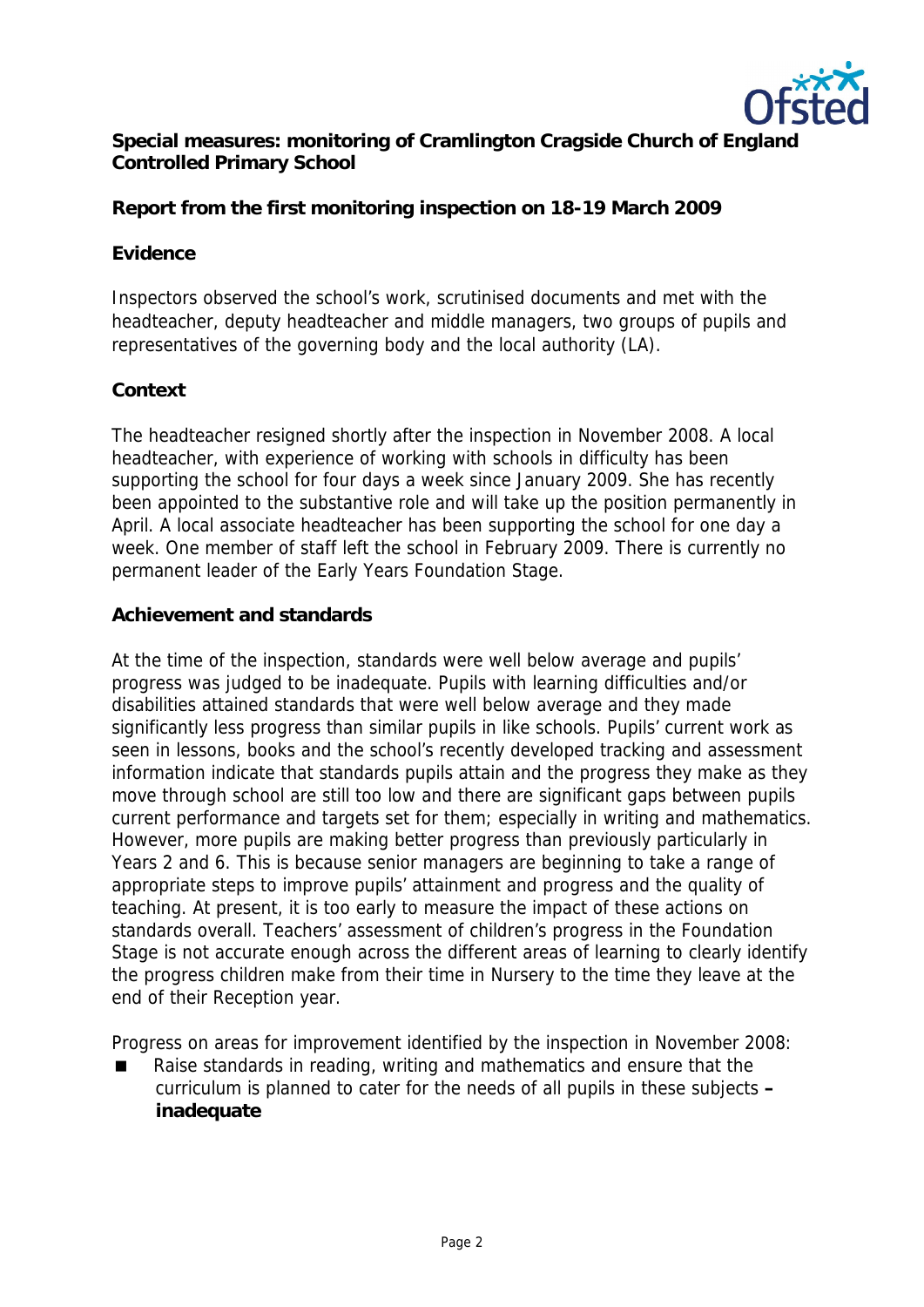

**Personal development and well-being**

Pupils have sustained the strengths identified in their personal development since the previous inspection. Pupils are positive about school and continue to have good relationships with each other and their teachers. Relationships in the Foundation Stage are also good but some children lack confidence in making choices and tackling new learning. The great majority of pupils behave well in lessons and around the school. They say they appreciate the changes that are being made to the behaviour management systems which celebrate their good behaviour and are helping to tackle the actions of a small minority of pupils who have behavioural difficulties and who occasionally disrupt lessons. Pupils continue to have a good understanding of healthy living and enjoy the range of out-of-school activities available.

The headteacher has taken effective action to improve pupils' attendance and school records for spring term 2009 shows that current attendance is broadly average. Actions include letters to parents, assemblies which focus on the importance of good attendance and a reward system to celebrate those pupils who attend regularly. Improvement this term is in part due to fewer parents taking their children on holiday in these colder months. Holiday absence is more problematic in the midsummer and early autumn terms. The proportion of pupils who are persistently absent is reducing but is still higher than that found in similar schools nationally.

Progress on areas for improvement identified by the inspection in November 2008:

Improve attendance **– satisfactory**

### **Quality of provision**

Until recently, senior managers did not have an accurate view of the quality of teaching in the school. This has been tackled by the development of a regular programme of lesson observations. They now have a clear base-line in terms of the proportions that are unsatisfactory, satisfactory, good or better. Although some teaching is good and the proportion that is unsatisfactory has fallen during the two months of observations, its quality is not consistently good enough to tackle the legacy of significant underachievement in the school. Monitoring clearly identifies strengths and weaknesses of lessons and enables managers to target individual support and guidance to help teachers improve, but it does not identify the impact of teaching on pupils learning. This is hampering pupils' faster progress in some lessons.

The features of good teaching identified in the previous inspection have been sustained and are having a positive impact on the progress pupils make in such lessons. Where the quality of teaching has improved, teaching, and pupils' progress has increased considerably. However, unsatisfactory features are evident in all key stages. These include an inadequate match between pupils' different needs and the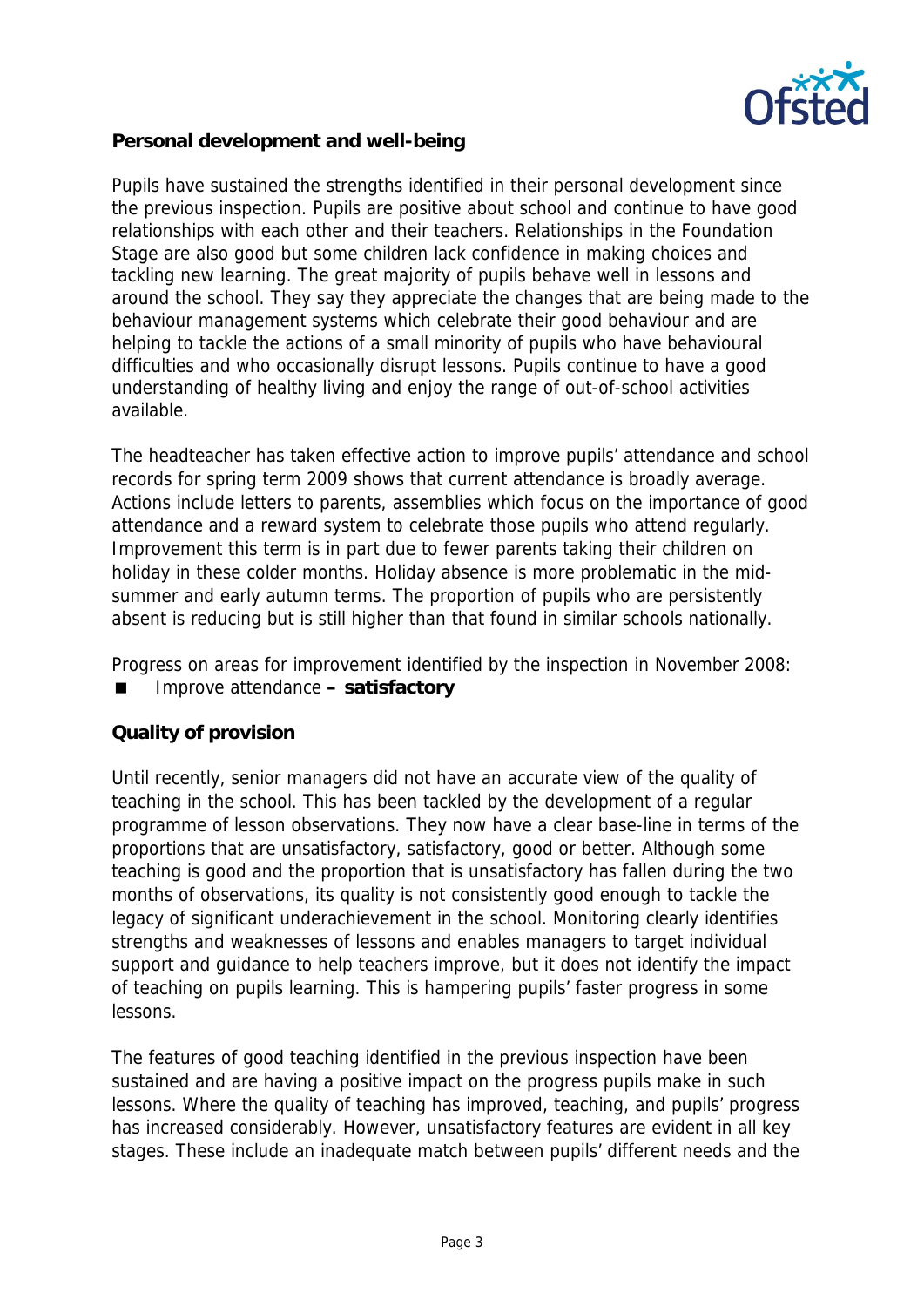

work set and a pace that is too slow to sustain pupils' interest, excitement or concentration across the lesson.

Planning is very inconsistent. There are examples of very carefully planned lessons with interesting and challenging objectives for the learning of different ability groups. In weaker planning, the focus for the key learning is not clear enough and is not related to different groups or individual pupils' needs. Consequently, pupils do not always make the progress they should. A key weakness in the Foundation Stage is the lack of challenge and variety in the independent activities, which are not systematically planned to cover each of the aspects of the Foundation Stage curriculum.

The school is beginning to address its weaknesses in planning the curriculum to cater for needs of all pupils. A new intervention programme is in place for lower attaining pupils and those with learning difficulties and/or disabilities in Years 2, 5 and 6. There is evidence of improved progress for some pupils but it is too early to evaluate its full impact. Senior managers are aware that this needs to be extended to other year groups. The school does not provide a consistently varied and interesting curriculum to fully meet pupils' needs and interests or stimulate their excitement and challenge them as they move through the school. Although developing well in some classes, there are not enough opportunities for pupils to develop independent thinking, co-operative, investigative or creative skills.

Foundation Stage staff are approaching the challenges of improving outdoor learning with positive attitudes. There are some interesting activities to stimulate children's learning, such as creating a trail of key words for children to discover, but there is still not enough range in the activities provided. Children do not get enough time to choose to learn outdoors across the school day and adults do not challenge them effectively enough to extend their learning. There is a particular weakness in creative development and opportunities for investigative learning.

The quality of marking is very uneven across the school; this means pupils are not always clear about what they need to do to improve their work, resulting in uneven progress across different lessons and subjects. The half-termly tracking information that teachers now collect is helping managers to have clearer view of the progress pupils are making. It is becoming more robust but is not grounded in accurate enough information in all year groups and is not being used well enough in teachers' planning to make sure that work is matched to pupils starting points. For example pupils with learning difficulties and/or disabilities are not making the progress they should in lessons because teachers do not make sure that activities and support are matched precisely enough to their meet their individual needs. Their progress is now tracked at an individual level but not according to the three categories of special educational need so the school cannot compare how well these groups of pupils are doing over time or against similar pupils nationally.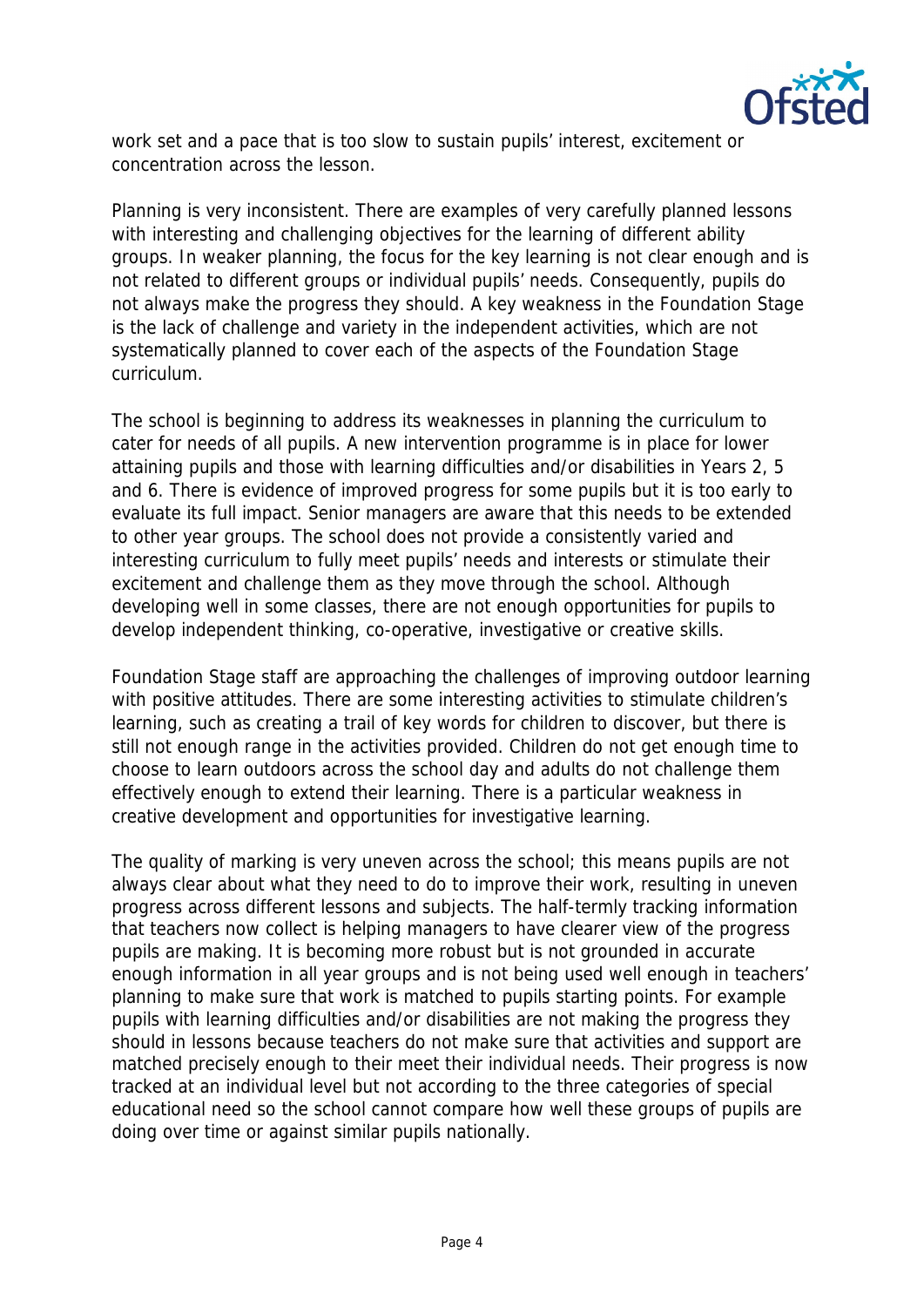

Although all pupils are set challenging targets based on their prior learning, and their progress is now monitored through the half-termly tracking information; this information is not used consistently well enough to inform pupils' targets in lessons. Pupils do not often know their targets, or the levels they should be aiming for so they have no real sense of how well they are doing or what they need to do to improve.

Progress on areas for improvement identified by the inspection in November 2008:

- Provide enough space for children now in Reception to learn effectively outdoors in all areas of the curriculum **– inadequate**
- Improve the accuracy of assessment of learning and ensure that this information is used effectively to set appropriately challenging targets for pupils **– inadequate**

#### **Leadership and management**

Since the acting headteacher's arrival in school she has provided a strong lever for change in order to tackle the weaknesses identified in the previous inspection. She is well supported by the deputy headteacher. Staff and governors report that morale has improved and there is a consensus that all need to work together to improve the school. The headteacher has developed the infrastructure and building blocks to move the school forward. Since January, efforts have been clearly focused on raising achievement and improving the quality of teaching. Monitoring and evaluation procedures have been strengthened by the greater involvement of middle managers. They are relishing their new roles and beginning to monitor the quality of teaching and the progress of pupils across the school according to their specialisms. They are not yet involved in the wider evaluation of the school's work or the school's selfevaluation and improvement planning. Actions taken, whilst appropriate are too early in their development to have made a significant difference.

The headteacher has prepared a very detailed improvement plan with many actions to tackle the school's weaknesses. It does not include timescales or clear enough targets to enable governors or managers to evaluate the precise difference that these actions will make or to know when they should be completed. However, an additional timeline of day-to-day activity alongside evidence of thorough and regular monitoring of progress towards the actions demonstrates that the headteacher and deputy headteacher have a good and accurate understanding of the school's strengths and weaknesses, and the progress they are currently making.

Governors are aware that their role of challenging and supporting the school to improve is just beginning. They have not monitored progress against the improvement plan or the LA statement of action. A curriculum and standards committee has been set up with a specific remit to monitor and evaluate impact of actions for improvement but it has yet to meet and does not have specific named members. This means that no one is directly responsible for assuring that it carries out its key function. Despite this, the appointment of the headteacher, together with the good support from the deputy headteacher and the greater involvement of